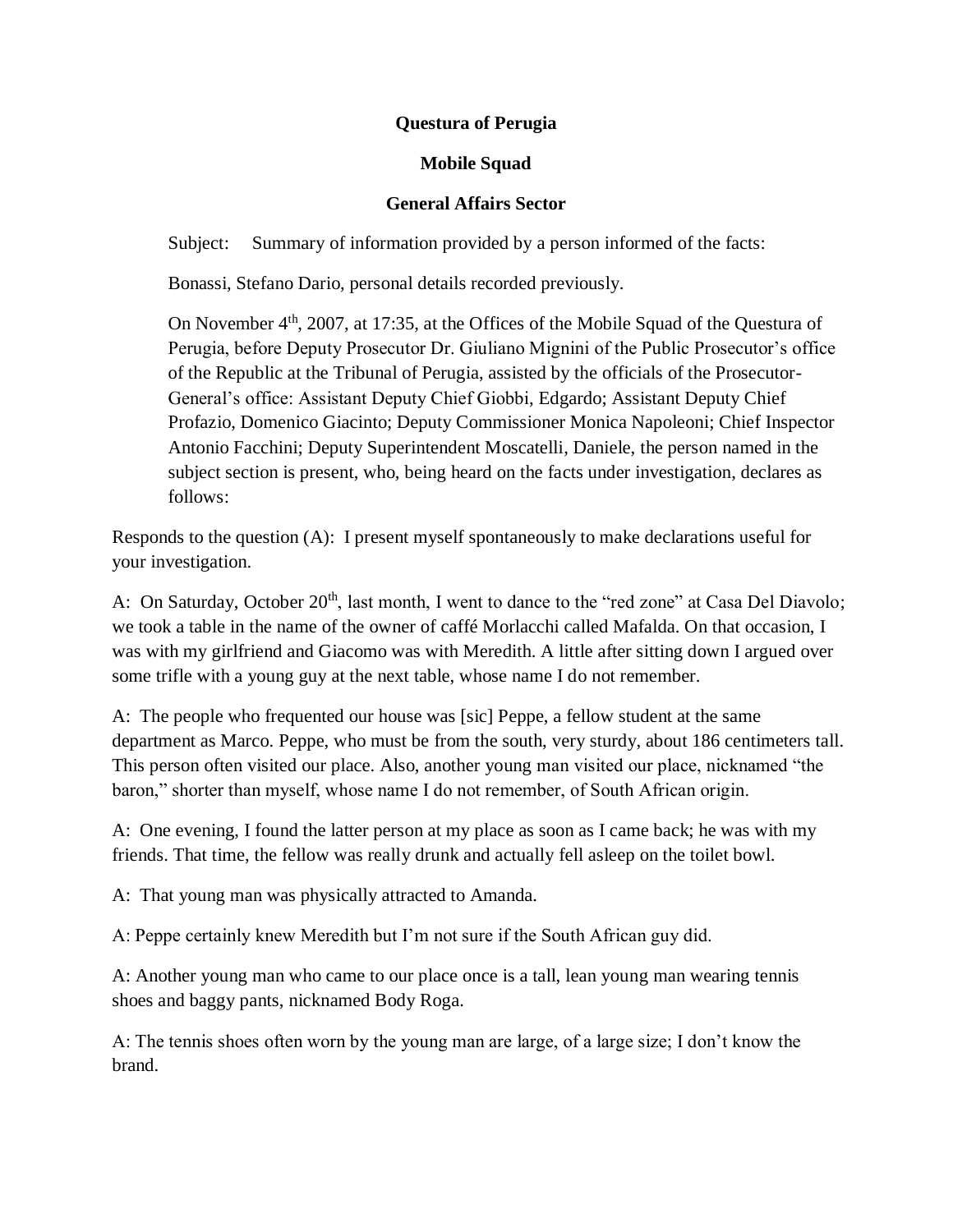A: I believe that on Wednesday, 31<sup>st</sup> last month, Meredith entered our apartment because she had to feed the cats and water the plants. In fact, on the same day a message arrived to Giacomo sent by Meredith, who asked if the plants hand to be watered as usual (normally).

A: On Wednesday, 31<sup>st</sup> last month, in the evening I was in the area of Porto San Giorgio at a birthday party. Marco Marzan, Marco Niccolin, Maurizio Sbrolla, and Giacomo Silenzi were also there.

A: In the morning of Thursday, November  $1<sup>st</sup>$  last month [sic; should be "this month"] I got up at about nine; my mother and sister were at home. A little after breakfast, taken at the Lampara bar, I went to a massage parlor with my sister. Later, around 11:00, I went to the hospital to see a urologist.

A: In the afternoon, I took a ride in my friend Giacomo Ascani's car; after some driving around, I returned home and later went to have dinner at my father's place. I point out that I reported the various car rides I took on that day at the previous interrogations.

A: Around nine-thirty, I went to my friend Niccolini's place. At that moment I was about to enter the residence, I met Marco Niccolini and Giacomo Ascani outside the door, who were about to go and get another pizza.

A: A couple of times three friends from Rome came to our place, one of them called Daniel De Luna. This person, the second time he visited, had sexual intercourse with Amanda.

A: I do not recall any non-EU (literally "outside-the-community") young man ever entering our residence.

A: On Tuesday, October 23<sup>rd</sup>, Maurizio Sbrolla came to out place. Giacomo and Riccardo were at home then. Maurizio, whom I have known for a long time, is 180 centimeters tall with a slender frame.

A: In the afternoon of October 26<sup>th</sup>, Friday, Marco Niccolini joined us at home. He stayed at our place until Sunday, then left to go back to Porto San Giorgio, together with Marco and Maurizio Sbrolla, who had already been staying with us.

A: Marco Niccolini (phone number 3333444771), 190 centimeters tall, of slim build, has only come to our residence once in the current year, on Wednesday, October 26<sup>th</sup>, on the occasion of Giacomo's birthday. That evening, Meredith was not present as she left, perhaps the same morning, for London.

A: I don't remember exactly the South African guy's tennis shoes however the shoes were likely of size 43; they were not common (normal).

Attached is a drawing by Bonassi of the shoes in question. [On page 3.]